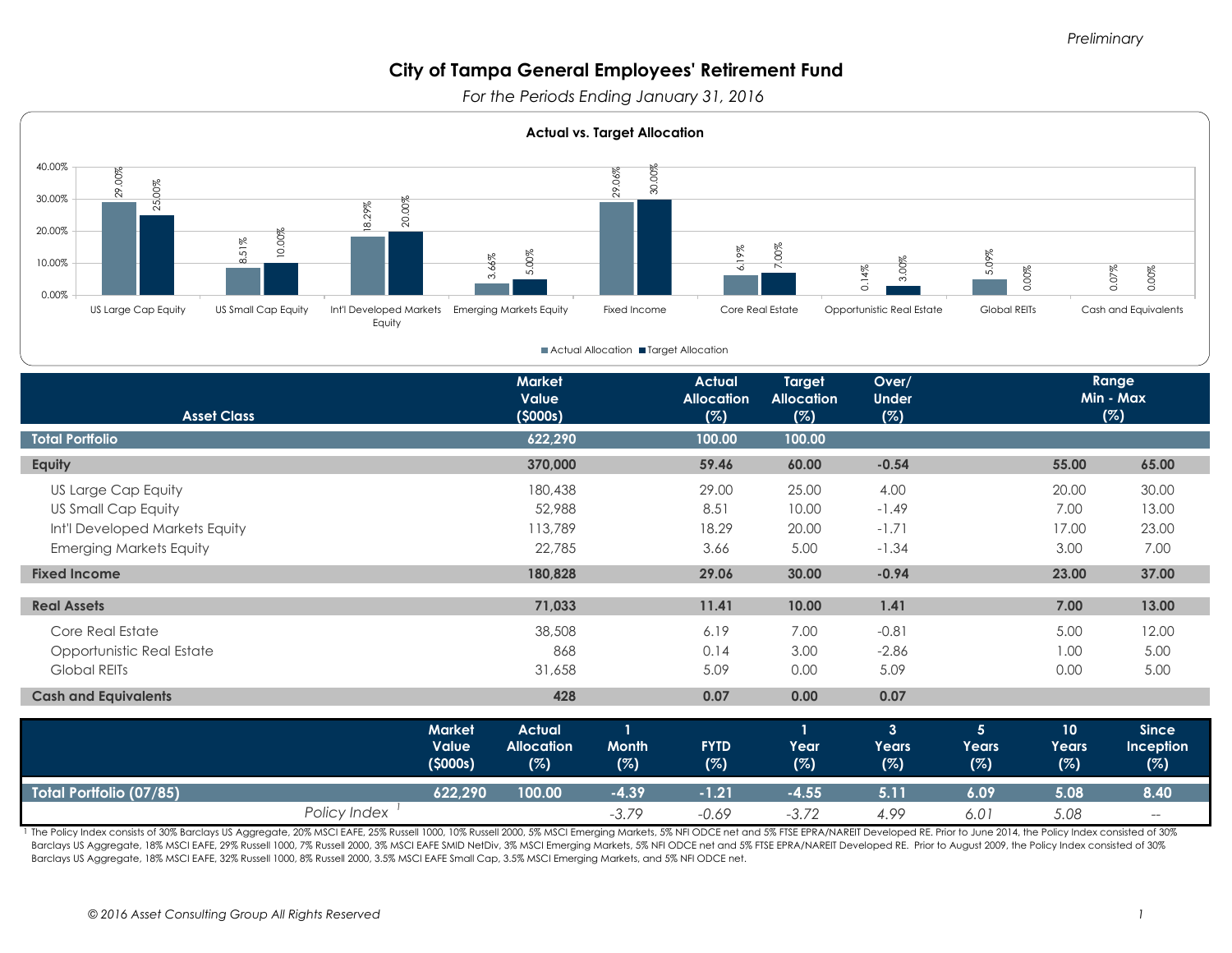*For the Periods Ending January 31, 2016* 

|                                                                 | <b>Market</b><br><b>Value</b><br>(5000s) | <b>Actual</b><br><b>Allocation</b><br>(%) | <b>Month</b><br>(%) | <b>FYTD</b><br>(%) | $\mathbf{1}$<br>Year<br>(%) | $\mathbf{3}$<br><b>Years</b><br>(%) | 5 <sup>5</sup><br>Years<br>(%) | 10 <sup>°</sup><br>Years<br>(%) | <b>Since</b><br><b>Inception</b><br>(%)    |
|-----------------------------------------------------------------|------------------------------------------|-------------------------------------------|---------------------|--------------------|-----------------------------|-------------------------------------|--------------------------------|---------------------------------|--------------------------------------------|
| <b>Total Portfolio (07/85)</b>                                  | 622,290                                  | 100.00                                    | $-4.39$             | $-1.21$            | $-4.55$                     | 5.11                                | 6.09                           | 5.08                            | 8.40                                       |
| Policy Index                                                    |                                          |                                           | $-3.79$             | $-0.69$            | $-3.72$                     | 4.99                                | 6.01                           | 5.08                            | ——                                         |
| US Large Cap Equity (04/02)<br>S&P 500                          | 180,438                                  | 29.00                                     | $-6.56$<br>$-4.96$  | $-0.63$<br>1.73    | $-2.33$<br>$-0.67$          | 12.09<br>11.30                      | 11.19<br>10.91                 | 6.64<br>6.48                    | 7.08<br>6.00                               |
| US Small Cap Equity (01/99)<br>Russell 2000                     | 52,988                                   | 8.51                                      | $-9.90$<br>$-8.79$  | $-6.30$<br>$-5.52$ | $-10.94$<br>$-9.92$         | 6.31<br>6.11                        | 8.13<br>7.25                   | 5.44<br>4.92                    | 10.06<br>6.80                              |
| Non US Equity (03/03)<br>Non US Equity Index <sup>2</sup>       | 136,573                                  | 21.95                                     | $-6.86$<br>$-7.07$  | $-2.52$<br>$-3.42$ | $-9.56$<br>$-10.62$         | $-0.71$<br>$-0.27$                  | 0.83<br>1.03                   | 2.38<br>2.13                    | 8.00<br>8.49                               |
| Fixed Income (10/84)<br><b>Barclays US Aggregate</b>            | 180,828                                  | 29.06                                     | 0.85<br>1.38        | 0.12<br>0.80       | $-3.43$<br>$-0.16$          | 0.63<br>2.15                        | 3.30<br>3.51                   | 4.68<br>4.66                    | 6.81<br>7.43                               |
| Real Assets (07/02)<br>Real Assets Composite Index <sup>3</sup> | 71,033                                   | 11.41                                     | $-2.24$<br>$-2.13$  | 1.20<br>1.60       | 2.29<br>2.22                | 8.33<br>8.54                        | 9.41<br>10.00                  | 6.23<br>5.71                    | 8.15<br>$\hspace{0.05cm} -\hspace{0.05cm}$ |
| Cash and Equivalents (06/93)<br>US T-Bills 90 Day               | 428                                      | 0.07                                      | 0.08<br>0.00        | 0.13<br>0.03       | 0.49<br>0.05                | 0.27<br>0.05                        | 0.25<br>0.07                   | 1.46<br>1.23                    | 3.06<br>2.77                               |

2 The Non US Equity Index consists of 80% MSCI EAFE and 20% MSCI Emerging Markets Index. Prior to June 2014, the Non U.S. Equity Policy Index consisted of 75% MSCI EAFE, 12.5% MSCI EAFE SMID NetDiv, and 12.5% MSCI Emerging

3 The Real Assets Composite Index consists of 50% NFI ODCE net and 50% FTSE EPRA/NAREIT Developed RE Index.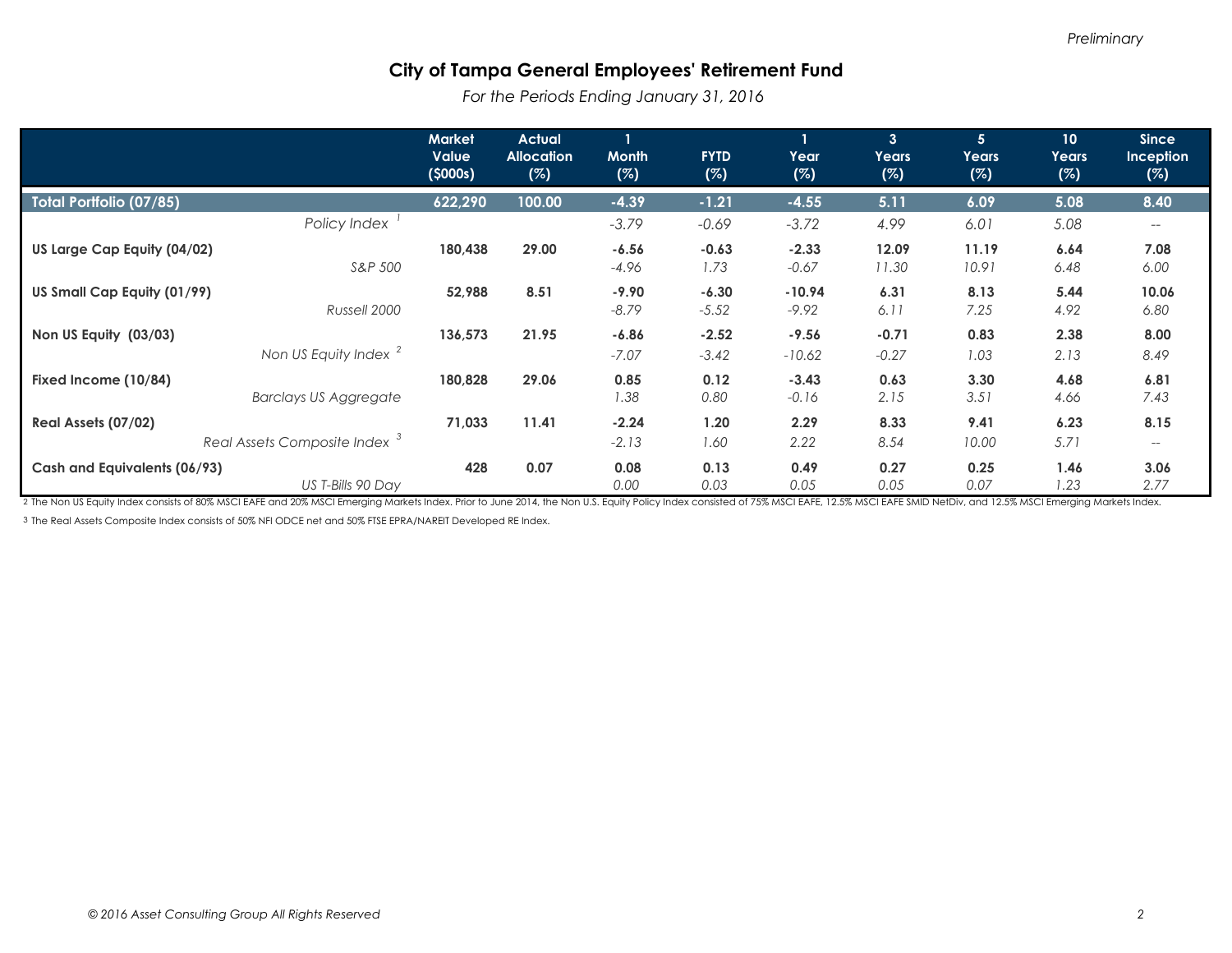*For the Periods Ending January 31, 2016*

|                                                                     | <b>Market</b><br>Value<br>(5000s) | <b>Actual</b><br><b>Allocation</b><br>(%) | 1<br><b>Month</b><br>(%) | <b>FYTD</b><br>(%) | 1<br>Year<br>(%) | 3 <sup>1</sup><br>Years<br>(%) | 5 <sup>5</sup><br>Years<br>(%) | 10 <sup>°</sup><br>Years<br>(%) | <b>Since</b><br>Inception<br>(%) |
|---------------------------------------------------------------------|-----------------------------------|-------------------------------------------|--------------------------|--------------------|------------------|--------------------------------|--------------------------------|---------------------------------|----------------------------------|
| US Large Cap Equity (04/02)                                         | 180,438                           | 29.00                                     | $-6.56$                  | $-0.63$            | $-2.33$          | 12.09                          | 11.19                          | 6.64                            | 7.08                             |
| S&P 500                                                             |                                   |                                           | $-4.96$                  | 1.73               | $-0.67$          | 11.30                          | 10.91                          | 6.48                            | 6.00                             |
| Waddell & Reed Investment Management (12/04)<br>Russell 1000 Growth | 93,293                            | 14.99                                     | $-6.52$<br>$-5.58$       | 0.78<br>1.33       | 0.05<br>1.32     | 14.38<br>13.02                 | 12.30<br>11.67                 | 8.07<br>7.72                    | 9.11<br>7.92                     |
| Dodge & Cox Incorporated (04/02)                                    | 87,146                            | 14.00                                     | $-6.61$                  | $-2.10$            | $-5.11$          | 9.50                           | 9.82                           | 4.98                            | 7.10                             |
| Russell 1000 Value                                                  |                                   |                                           | $-5.17$                  | 0.18               | $-5.00$          | 8.79                           | 9.61                           | 5.19                            | 6.10                             |
| US Small Cap Equity (01/99)                                         | 52,988                            | 8.51                                      | $-9.90$                  | $-6.30$            | $-10.94$         | 6.31                           | 8.13                           | 5.44                            | 10.06                            |
| Russell 2000                                                        |                                   |                                           | $-8.79$                  | $-5.52$            | $-9.92$          | 6.11                           | 7.25                           | 4.92                            | 6.80                             |
| WTC SC 2000 (01/99)                                                 | 22.657                            | 3.64                                      | $-9.32$                  | $-5.11$            | $-9.26$          | 10.01                          | 10.52                          | 7.88                            | 10.44                            |
| Russell 2000                                                        |                                   |                                           | $-8.79$                  | $-5.52$            | $-9.92$          | 6.11                           | 7.25                           | 4.92                            | 6.80                             |
| <b>ClariVest Asset Management (07/07)</b>                           | 13.421                            | 2.16                                      | $-9.66$                  | $-5.53$            | $-5.28$          | 10.94                          | 10.13                          | $\sim$ $-$                      | 4.16                             |
| Russell 2000 Growth                                                 |                                   |                                           | $-10.83$                 | $-6.98$            | $-10.01$         | 7.68                           | 8.28                           | 5.74                            | 5.21                             |
| <b>GW Capital (03/12)</b>                                           | 16.909                            | 2.72                                      | $\sim$ $-$               | $- -$              | $\sim$ $-$       | $\sim$ $-$                     | $\sim$ $-$                     | $\overline{\phantom{a}}$        | $- -$                            |
| Russell 2000 Value                                                  |                                   |                                           | $-6.72$                  | $-4.04$            | $-9.94$          | 4.53                           | 6.17                           | 4.01                            | 7.34                             |
| Non US Equity (03/03)                                               | 136,573                           | 21.95                                     | $-6.86$                  | $-2.52$            | $-9.56$          | $-0.71$                        | 0.83                           | 2.38                            | 8.00                             |
| Non US Equity Index <sup>2</sup>                                    |                                   |                                           | $-7.07$                  | $-3.42$            | $-10.62$         | $-0.27$                        | 1.03                           | 2.13                            | 8.49                             |
| <b>Int'l Developed Markets Equity</b>                               |                                   |                                           |                          |                    |                  |                                |                                |                                 |                                  |
| Marathon-London International Fund (08/15)                          | 56.989                            | 9.16                                      | $-6.49$                  | $-1.00$            | $ -$             | $\sim$ $-$                     | $\sim$ $-$                     | --                              | $-10.37$                         |
| Fisher Investments (07/03)                                          | 56,800                            | 9.13                                      | $-8.21$                  | $-3.63$            | $-9.41$          | 1.00                           | 2.00                           | 2.67                            | 7.40                             |
| <b>MSCI EAFE</b>                                                    |                                   |                                           | $-7.22$                  | $-2.82$            | $-8.04$          | 1.11                           | 2.04                           | 2.12                            | 6.78                             |
| <b>MSCI EAFE Value</b>                                              |                                   |                                           | $-8.12$                  | $-5.62$            | $-12.69$         | $-1.14$                        | 0.48                           | 1.07                            | $-18.10$                         |
| <b>MSCI EAFE Growth</b>                                             |                                   |                                           | $-6.36$                  | $-0.08$            | $-3.37$          | 3.30                           | 3.54                           | 3.09                            | 7.03                             |
| <b>Emerging Markets Equity</b>                                      |                                   |                                           |                          |                    |                  |                                |                                |                                 |                                  |
| Aberdeen Asset Management (06/08)                                   | 22.785                            | 3.66                                      | $-4.28$                  | $-3.48$            | $-18.42$         | $-8.45$                        | $-1.59$                        | $\frac{1}{2}$                   | 1.95                             |
| <b>MSCI Emerging Markets</b>                                        |                                   |                                           | $-6.48$                  | $-5.80$            | $-20.62$         | $-8.91$                        | $-5.23$                        | 2.16                            | $-3.56$                          |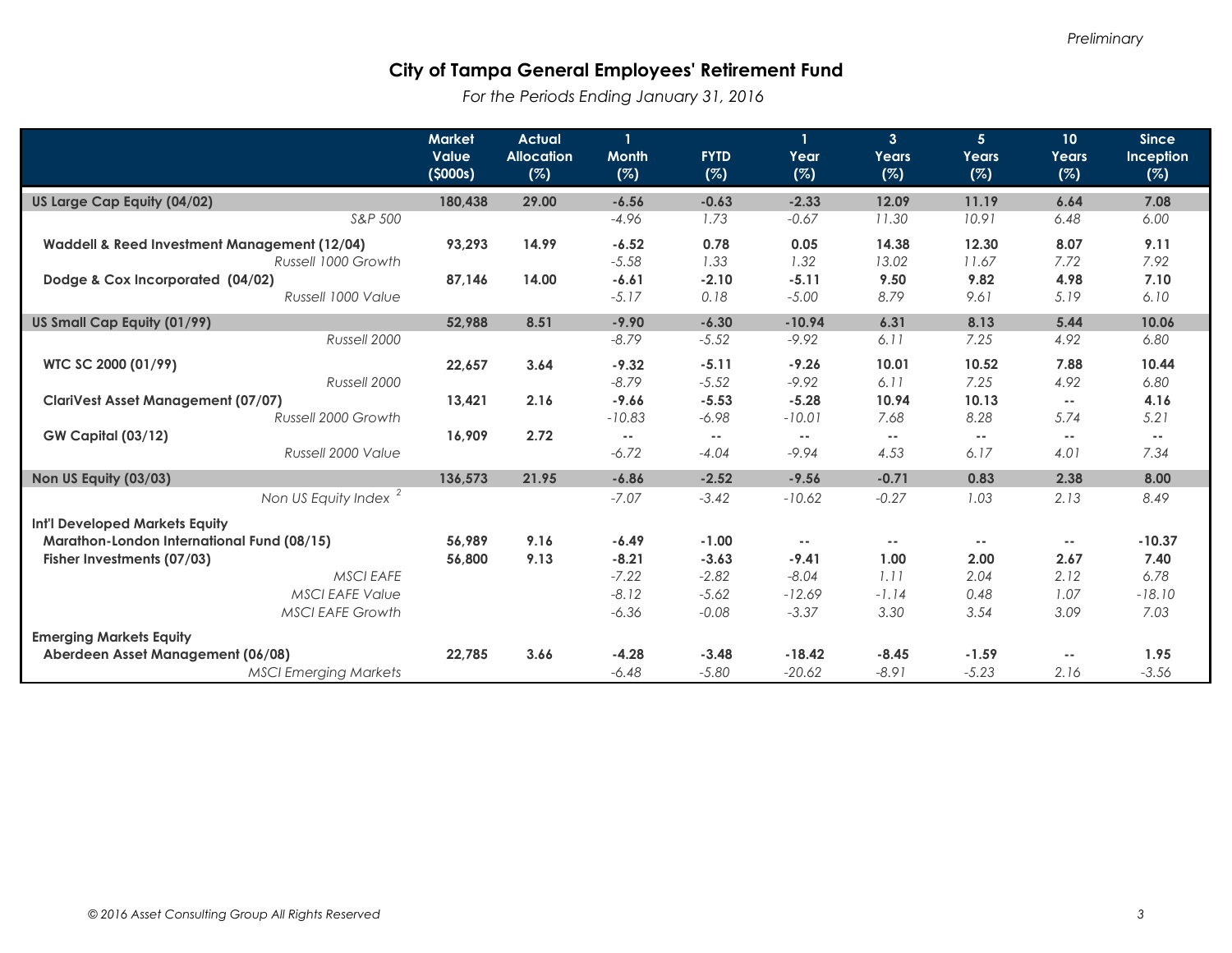*For the Periods Ending January 31, 2016*

|                                                                                 | <b>Market</b><br><b>Value</b><br>(5000s) | <b>Actual</b><br><b>Allocation</b><br>(%) | $\mathbf{1}$<br><b>Month</b><br>(%) | <b>FYTD</b><br>(%)        | $\mathbf{1}$<br>Year<br>(%) | 3 <sup>1</sup><br><b>Years</b><br>(%) | 5 <sup>5</sup><br>Years<br>(%) | 10 <sup>°</sup><br>Years<br>(%) | <b>Since</b><br>Inception<br>(%)                    |
|---------------------------------------------------------------------------------|------------------------------------------|-------------------------------------------|-------------------------------------|---------------------------|-----------------------------|---------------------------------------|--------------------------------|---------------------------------|-----------------------------------------------------|
| Fixed Income (10/84)                                                            | 180,828                                  | 29.06                                     | 0.85                                | 0.12                      | $-3.43$                     | 0.63                                  | 3.30                           | 4.68                            | 6.81                                                |
| <b>Barclays US Aggregate</b>                                                    |                                          |                                           | 1.38                                | 0.80                      | $-0.16$                     | 2.15                                  | 3.51                           | 4.66                            | 7.43                                                |
| Taplin, Canida & Habacht (03/97)<br><b>Barclays US Aggregate</b>                | 65,887                                   | 10.59                                     | 0.79<br>1.38                        | 0.19<br>0.80              | $-1.66$<br>$-0.16$          | 1.60<br>2.15                          | 3.88<br>3.51                   | 4.98<br>4.66                    | 5.81<br>5.50                                        |
| State Street Global Advisors (06/03)<br><b>Barclays US Aggregate</b>            | 58,235                                   | 9.36                                      | 1.39<br>1.38                        | 0.83<br>0.80              | $-0.12$<br>$-0.16$          | 2.16<br>2.15                          | 3.53<br>3.51                   | 4.78<br>4.66                    | 4.29<br>4.20                                        |
| Brandywine (02/12)<br>Citigroup World Govt Bond                                 | 56,705                                   | 9.11                                      | 0.36<br>1.36                        | $-0.68$<br>0.12           | $-8.46$<br>$-1.98$          | $-1.92$<br>$-1.84$                    | $\sim$ $-$<br>0.19             | <br>3.45                        | 0.82<br>$-1.65$                                     |
| Real Assets (07/02)                                                             | 71,033                                   | 11.41                                     | $-2.24$                             | 1.20                      | 2.29                        | 8.33                                  | 9.41                           | 6.23                            | 8.15                                                |
| Real Assets Composite Index <sup>3</sup><br><b>Core Real Estate</b>             |                                          |                                           | $-2.13$                             | 1.60                      | 2.22                        | 8.54                                  | 10.00                          | 5.71                            | $\hspace{0.05cm} -\hspace{0.05cm} -\hspace{0.05cm}$ |
| UBS Global Asset Management (09/00) as of 12/15<br>NFI ODCE Net as of 12/15     | 38,508                                   | 6.19                                      | $\sim$ $-$<br>$\qquad \qquad -$     | 3.02<br>3.11              | 12.95<br>13.94              | 11.68<br>12.76                        | 11.67<br>12.60                 | 6.85<br>5.55                    | 8.64                                                |
| <b>Opportunistic Real Estate</b><br>Private Real Estate (06/04)                 | 868                                      | 0.14                                      | $-0.16$                             | 1.38                      | 35.11                       | 26.46                                 | 20.07                          | 0.58                            | 2.30                                                |
| <b>Global REITs</b><br><b>CBRE Clarion (07/09)</b><br>FTSE EPRA/NAREIT Dev RE   | 31,658                                   | 5.09                                      | $-4.89$<br>$-4.25$                  | $-0.93$<br>$-0.04$        | $-9.54$<br>$-8.71$          | 3.56<br>3.96                          | 6.25<br>6.74                   | $\sim$ $-$<br>4.26              | 12.08<br>12.78                                      |
| <b>Cash and Equivalents (06/93)</b><br><b>Private Real Estate Residual Cash</b> | 428<br>$\mathbf 0$                       | 0.07<br>0.00                              | 0.08<br>$\frac{1}{2}$               | 0.13<br>$\qquad \qquad -$ | 0.49<br>$\qquad \qquad -$   | 0.27<br>--                            | 0.25<br>$\qquad \qquad -$      | 1.46<br>$\qquad \qquad -$       | 3.06<br>$\qquad \qquad -$                           |

Dates reflect the first full month of performance.

FYTD: Fiscal year ending September.